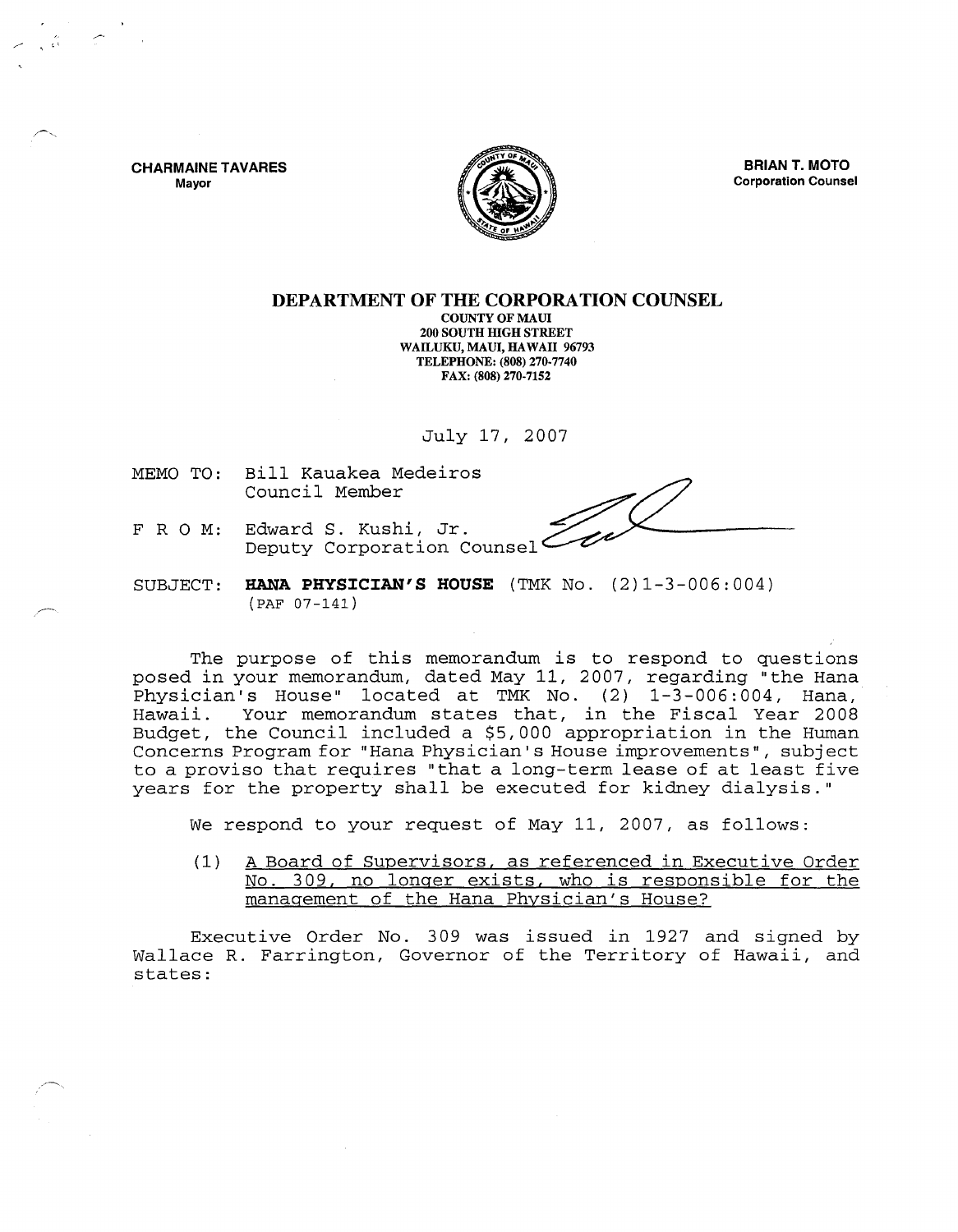Bill Kauakea Medeiros Council Member July 17, 2007 Page 2

 $\sim 10^{10}$ 

I, Wallace R. Farrington. . do hereby order that the following described public land be and the same is hereby set aside for public purposes, to-wit, for a site for the residence of the County Physician at Hana, Maui, to be under the control and management of the Board of Supervisors of the County of Maui.

Effective January 2, 1969, the Charter of the County of Maui established the legislative and executive branches of the County to succeed the previous Board of Supervisors. Under Article 15 of the 1969 Charter, entitled "Transitional Provisions", Section 15-6 states:

Section 15-6. Transfer of Records and Property.

All records, property and equipment whatsoever of any department which are assigned to another department by this charter, shall be transferred and delivered to the department to which said functions are so assigned.

Section 13-3 of the 1969 Charter states:

Section 13-3. Title to Property.

Except as otherwise provided by law, and except as to property acquired by the board of water supply, title to all property acquired by any department of the county shall be vested in the county.

Section 8-2.3 of the 1969 Charter, pertaining to the powers, duties, and functions of the director of finance, states, in part:

The director of finance shall be the fiscal officer of the county and shall:

 $\ddot{\phantom{a}}$ 

- 13 . Rent or lease county property, except property controlled by the board of water supply, and award concessions pursuant to policies established by the council.
- 14. Prepare and maintain a perpetual inventory of all lands owned, leased, rented or controlled by the county.

Section 8-4.3 (10) of the Revised Charter of the County of Maui (1983), as amended *(i.e.,* the current Charter), also provides that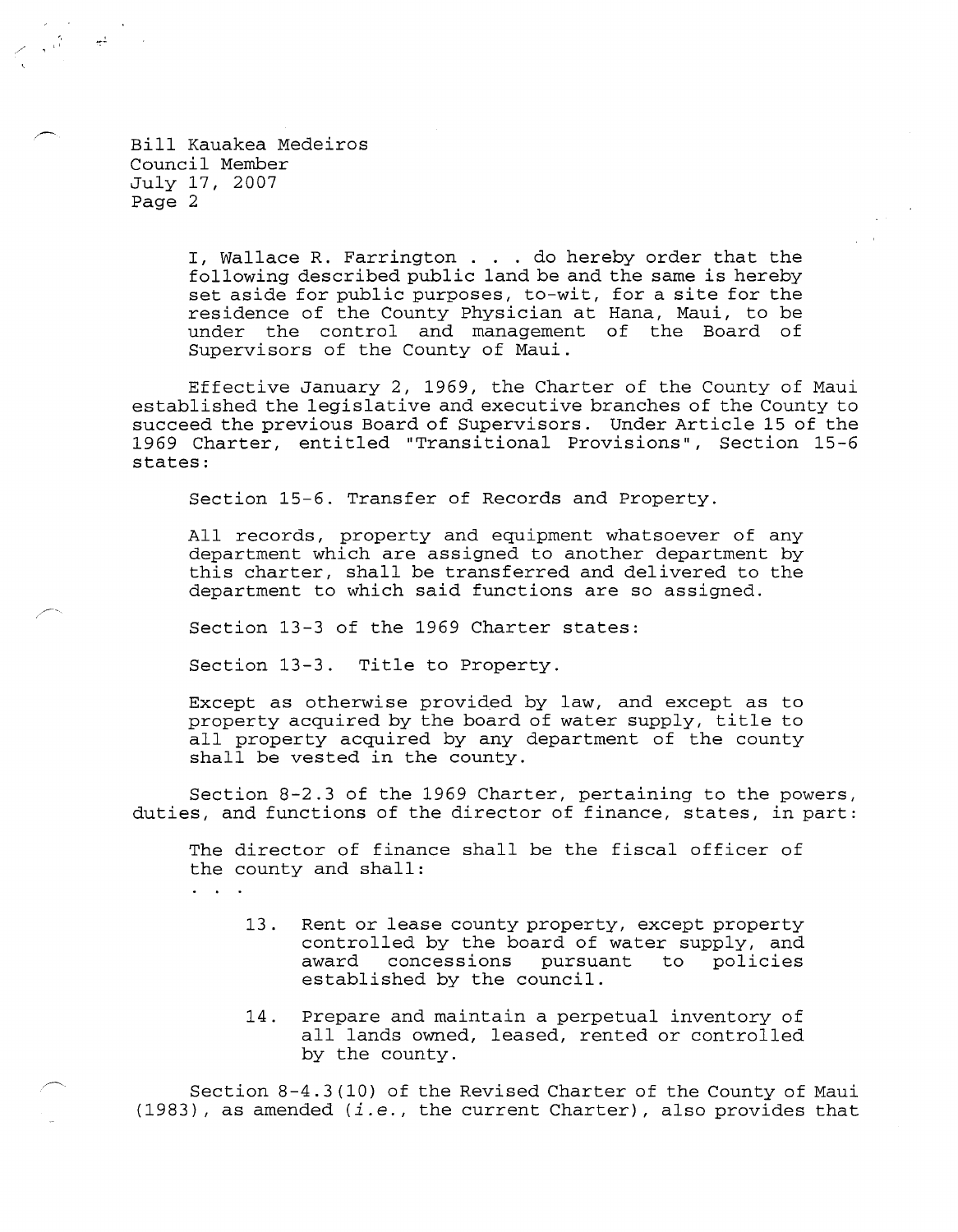Bill Kauakea Medeiros Council Member July 17, 2007 Page 3

the director of finance shall" [r]ent or lease county property and award concessions pursuant to policies established by the council. "

Therefore, management of the subject property (or, at least, the rental or lease of the subject property) rests with the executive branch, specifically with the Director of Finance.

(2) Is the use of the property under Executive Order No. 309 restricted to a residence for the County Physician, or can the property be used for other medical purposes?

Executive Order No. 309 specifically recites the public purpose as "a site for the residence of the County Physician at Hana, Maui...."

If the subject property is to be used for purposes other than a physician's residence, such as a facility for kidney dialysis, state law governing public lands requires that the approval of the Board of Land and Natural Resources be obtained.<sup>1</sup> Therefore, we

<sup>1</sup> Section 171-11, Hawaii Revised Statutes, in pertinent part, states:

Any public lands set aside by ... the governor of the Territory of Hawaii, shall be subject to the provisions of this section.

Lands while so set aside for such use or purpose ... shall be managed by the  $\dots$  county  $\dots$  having jurisdiction thereof, unless otherwise provided by law. Such ... county ... in managing such lands shall be authorized to exercise all of the powers vested in the board in regard to the issuance of leases, easements, licenses, revocable permits, concessions, or rights of entry covering such lands **for such use as may be consistent with the purposes for which the lands were set aside** on the same terms, conditions, and restrictions applicable to the disposition of public lands, as provided by this chapter **all such dispositions being subject to the prior approval of the board;** 

Whenever portions of lands set aside for a public purpose to the various departments and agencies of the State, or to any city and county, county, or other political subdivision of the State are not presently utilized or required for the public purpose stated, the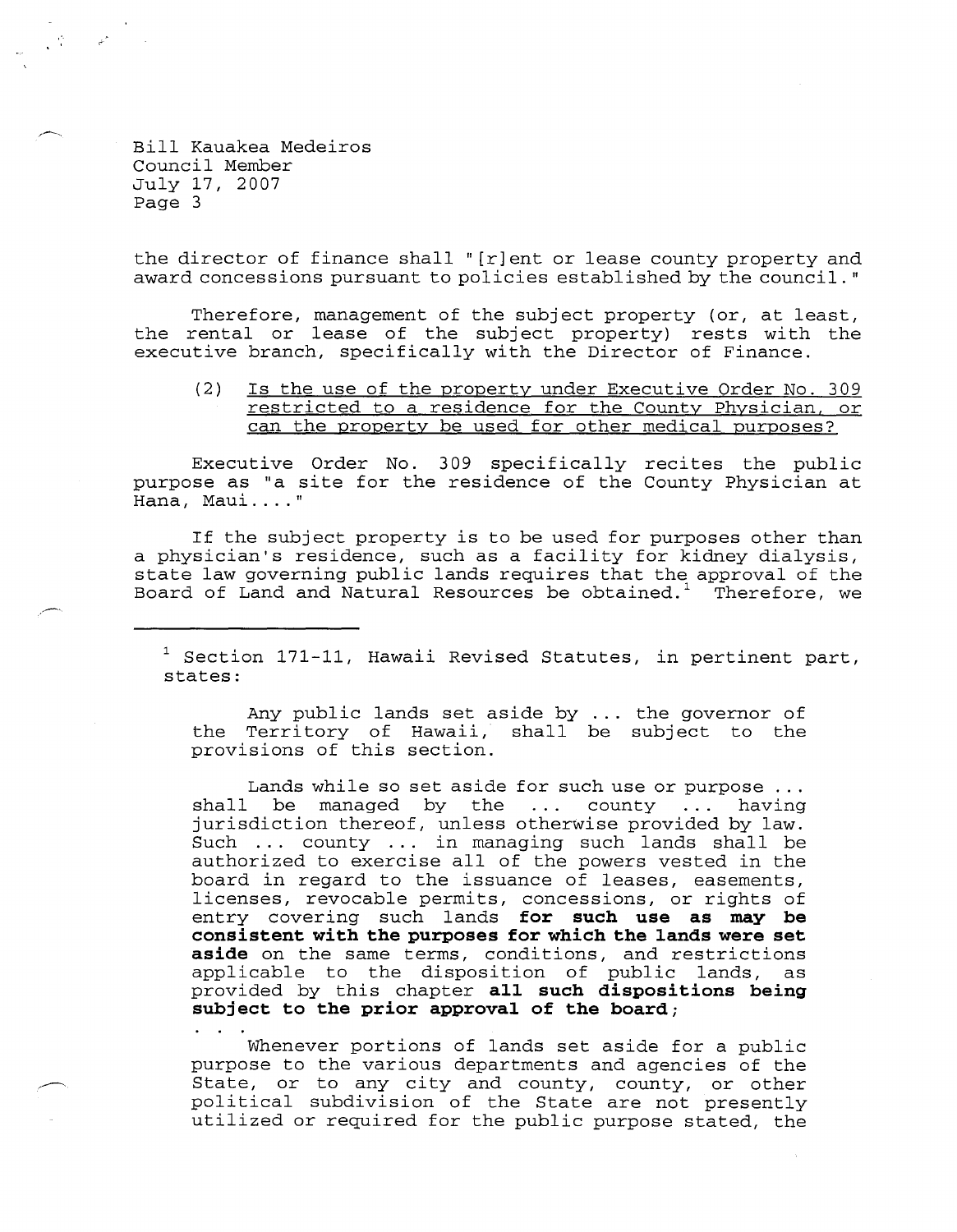Bill Kauakea/ Medeiros Council Member July 17, 2007 Page 4

, "

advise that, to ensure that the future use of the property conforms to state law, a petition for an order from the Board of Land and Natural Resources of the State of Hawaii be submitted pursuant to Section 171-11, Hawaii Revised Statutes.

We have not undertaken to investigate or verify the current State land use, community plan, and zoning designations for the subject property. Therefore, we do not opine at this time as to any land use or planning issues related to the proposed use of the property as a kidney dialysis facility. We recommend that the Department of Planning be consulted regarding the land use designations of the property and whether the proposed use as a kidney dialysis facility would be permissible under current law.

Further, we have not undertaken a review of any health or other related regulations pertaining to the operation of a kidney dialysis unit. Therefore, we do not opine as to the applicability or consequences of such regulations as they may pertain to the proposed use of the subject property.

(3) May I please request that you research the current use of the property and transmit a copy of any lease agreement that the County has with the Hana Health Clinic. If a month-to-month lease agreement does exist as noted in the CDBG application, what is the process for termination of that lease?

Notwithstanding the statement set forth in the CDBG application, we have been informed by the Department of Finance that there is no current lease or license, month-to-month or otherwise, covering the subject property. Attached hereto is a copy of a February 16, 1984 "Rental Agreement and Disclosure", by and between the County and three individual police officers serving the Hana District, which month-to-month agreement has terminated.

board shall have the power, without wi thdrawing the order setting aside the lands, to dispose of any and all real property interest less than the fee in the portions of such lands where the disposition is for a use which is consistent or inconsistent with the purpose for which the land was set aside. (Emphases added.)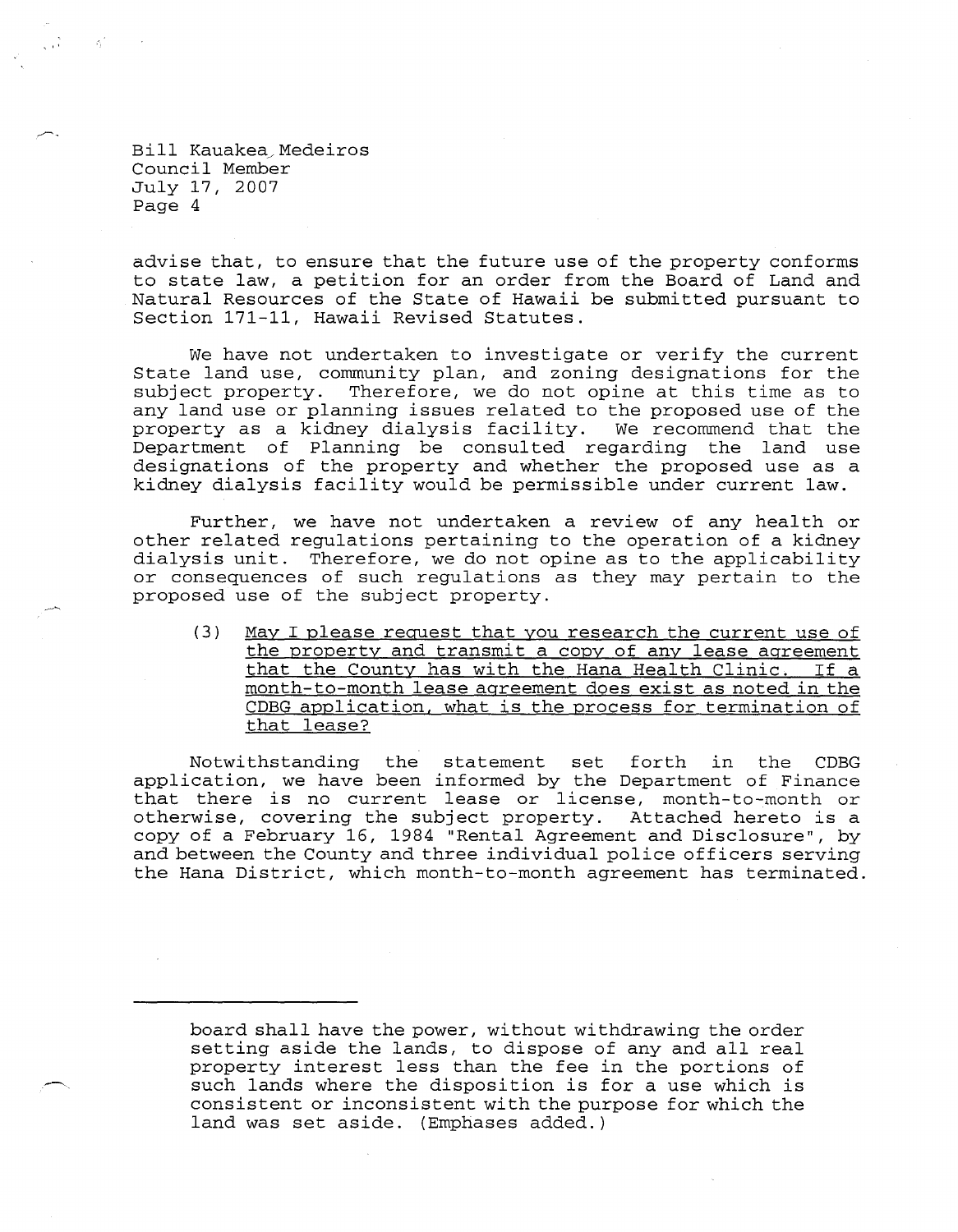Bill Kauakea Medeiros Council Member July 17, 2007 Page 5

> (4) If a formal lease agreement between the County and Hana Health Clinic does not exist, what are the legal ramifications?

If the house is not used as a physician's residence, any other use requires Board of Land and Natural Resources approval, as discussed above. Once such approval is obtained, County would then be able to proceed with award of a lease of the property, subject to the requirements and limitations of Chapter 3.40, Maui County Code, pertaining to the rental or lease of County property. As also discussed above, use of the property as a kidney dialysis facility requires a review of the property's land use entitlements and any applicable health or other related regulations.

Call if further clarification or discussion is needed.

ESK: lkk Enclosure S:\ALL\ESK\Advisory\memo to medeiros re hana physician's house2.wpd

APPROVED FOR TRANSMITTAL:

**MOTO** 

Corporation Counsel

cc: Sheri Morrison, Managing Director (w/enclosure) Kalbert Young, Director of Finance (w/enclosure) Michele M. White, Legal Assistant, Department of Corporation Counsel (w/enclosure)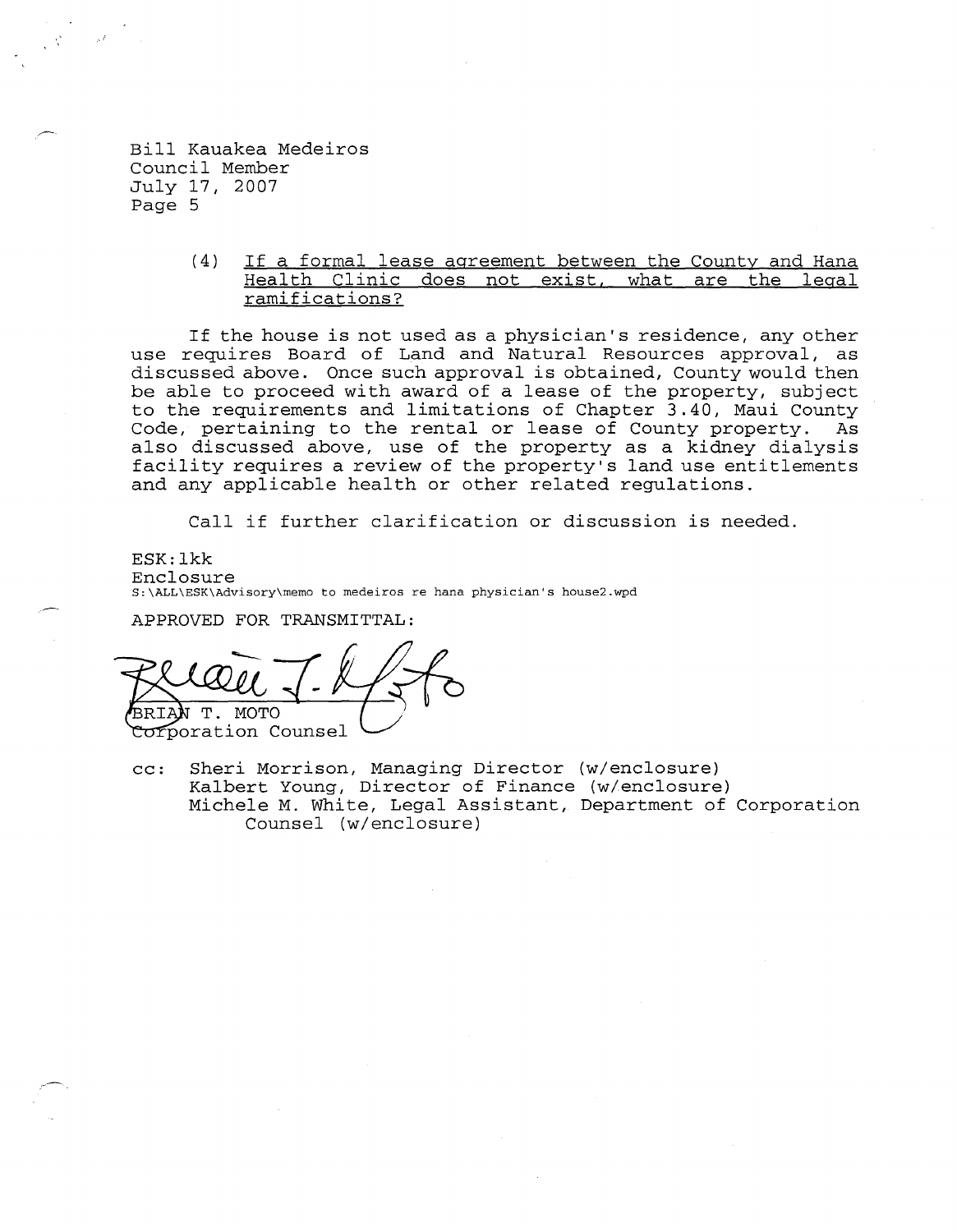## RENTAL AGREEMENT AND DISCLOSURE

This Rental Agreement made this 16th day of February  $19.84$ , at Wailuku Hawaii, between the COUNTY OF MAUI through its DIRECTOR OF FINANCE, euthorized managing 'agent of the premises hereinafter called the landlord and tenant or tenants listed below:

|    | <b>NAME</b>    | AGE | <b>SEX</b> | SOCIAL SECURITY<br><b>NUMBER</b> |
|----|----------------|-----|------------|----------------------------------|
| 1. | Samuel Ah Loo  | 29  | Male       |                                  |
| 2. | Robert Cordero | 46  | Male       | the company of the company of    |
| 3. | Greg Paresa    | 37  | Male       |                                  |

The landlord hereby rents to the tenants jointly and severally the dwelling unit described below for the following term and upon the following conditions:

Description of dwelling unit and premises

```
Former Physician's Cottage in Hana (2-bedroom, 1 bath, 1 kitchen,
```
1 living room) including 1 heater.

Term: Term shall be on a month to month basis.

Amount of security deposit: Amount equal to two (2) months rent. Also a \$lO'key deposit.

Limited occupancy: Occupancy shall be restricted to the tenants listed above and the following: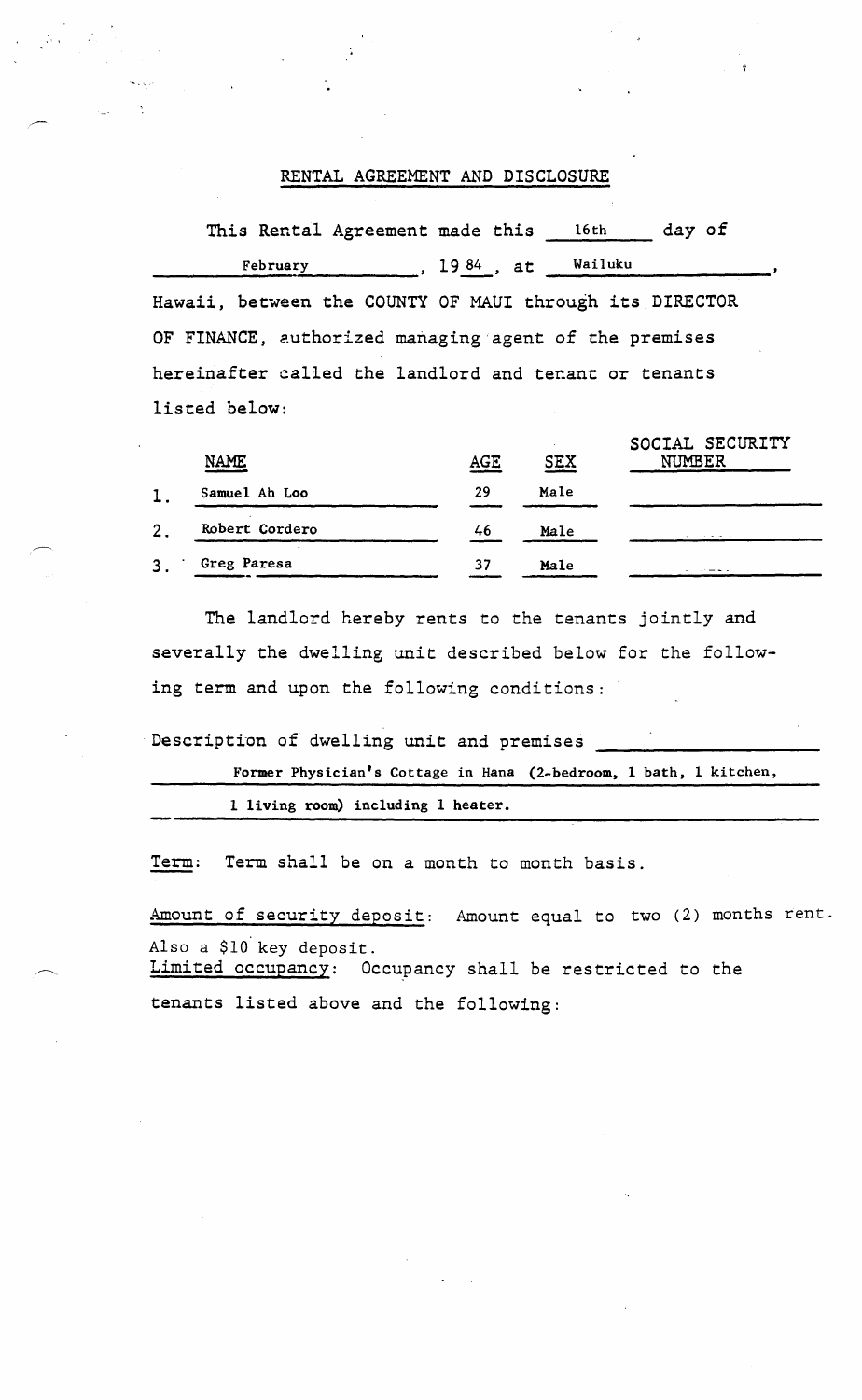|   | <b>NAME</b> | AGE | <b>SEX</b> | SOCIAL SECURITY<br><b>NUMBER</b> |
|---|-------------|-----|------------|----------------------------------|
|   |             |     |            |                                  |
| ∩ |             |     |            |                                  |
| 3 |             |     |            |                                  |

## ALL PARTIES AGREE:

1. Notice; termination of tenancy; increase in rent: In accordance with Chapter 521, H.R.S., landlord or tenant may terminate this rental agreement only upon twenty-eight (28) days notice to the other. In the event of voluntary demolition, landlord shall give tenant ninety (90) days notice to vacate. There shall be no increase in rent except upon written notice given twenty-eight (28) days preceeding the end of such tenancy.

2. Agents for service: The tenants herein hereby designate each other (excluding minors) as their duly constituted agents for service of notice, summons, or legal process for any claim or action arising out of the tenancy created herein. Service of process on any such agent so designated shall be service on the principal.

3. Assignability: This agreement is not assignable or subject to subleasing by the tenant.

## LANDLORD AGREES AND DISCLOSES:

1. That he shall make available delivery possession of the described dwelling unit to the tenant on the date agreed to herein.

2. That he shall furnish to the tenant a written receipt for rents paid at the time of said payment. Cancelled checks shall constitute written receipt.

 $- 2 -$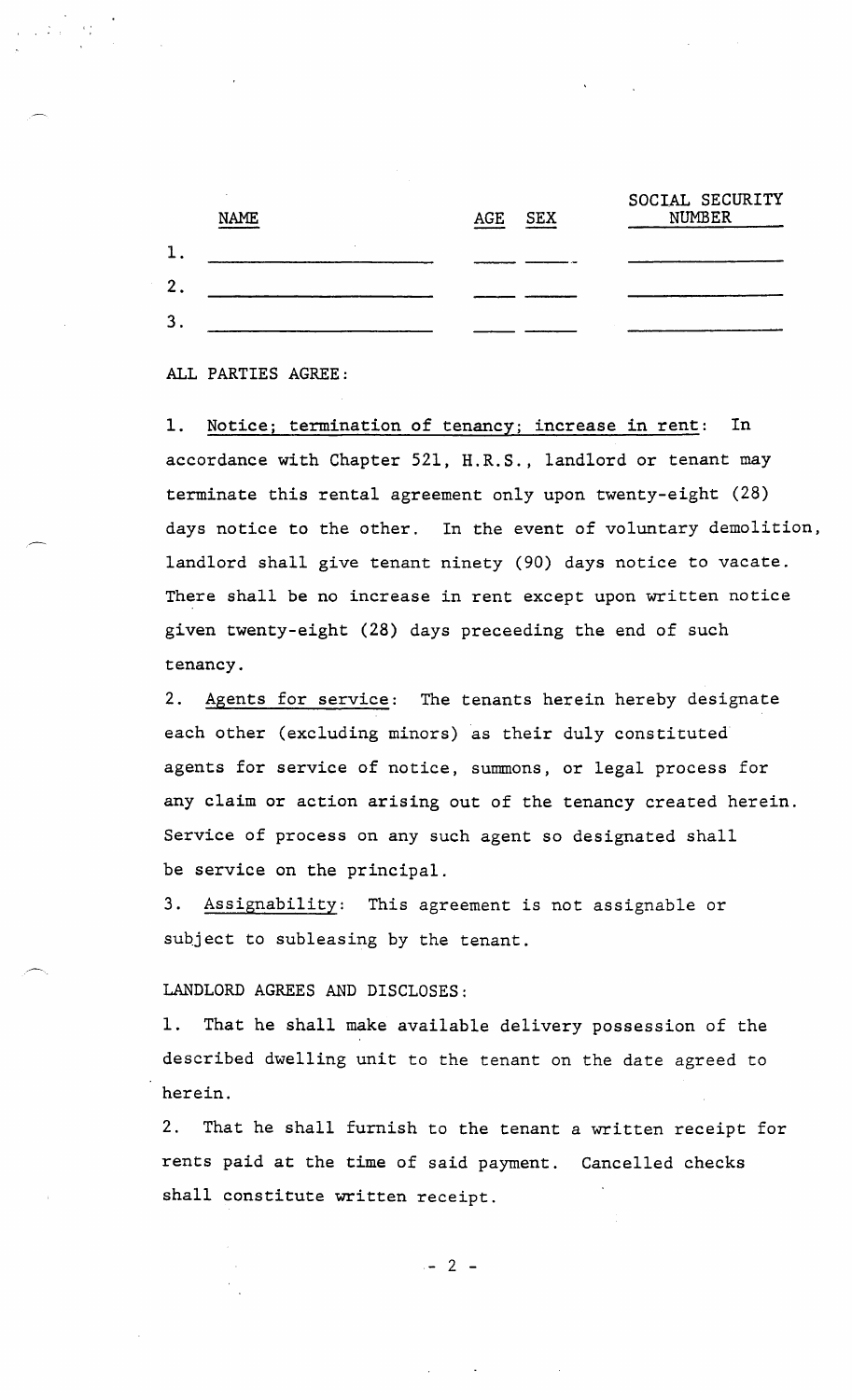3. That the Director and/or Deputy Director . of

the Department of Finance, County of Maui is authorized to manage the premises.

4. That the County of Maui is the owner of said premises and the person indicated above is authorized to accept service on behalf of owner.

TENANT AGREES:

1. Rent: To pay the rent on the 1st day of each month for that month in advance without notice or demand at

200 South High Street, Wailuku, Maui, HI 96793

2. Rental rate: \$ 900.00 ------------------------ per annum payable monthly at \$ 75.00 per month. 3. Daily rental rate: The daily rental rate shall be determined by dividing the applicable monthly rent by 3D, regardless of the number of days in a particular month. 4. Tenant's services: The party responsible for the payment of the following services is shown below: Yard Service Tenant . Electricity Tenant Gas Tenant

Water Tenant Refuse Disposal Tenant Telephone Other Tenant Tenant

5. Failure to pay rent: If rent is not paid by the due date, the landlord or his agent may give tenant written notice that if payment is not made within 5 business days, the landlord may thereafter bring suit for possession of the rental unit, for rent due, or for any other damages suffered. The landlord or his agent may employ an attorney or collector and the tenant agrees to pay the reasonable attorney's fee, of not more than 25% of the unpaid rent, plus court costs and interest to which he may be entitled at the maximum rate permitted by law.

- 3 -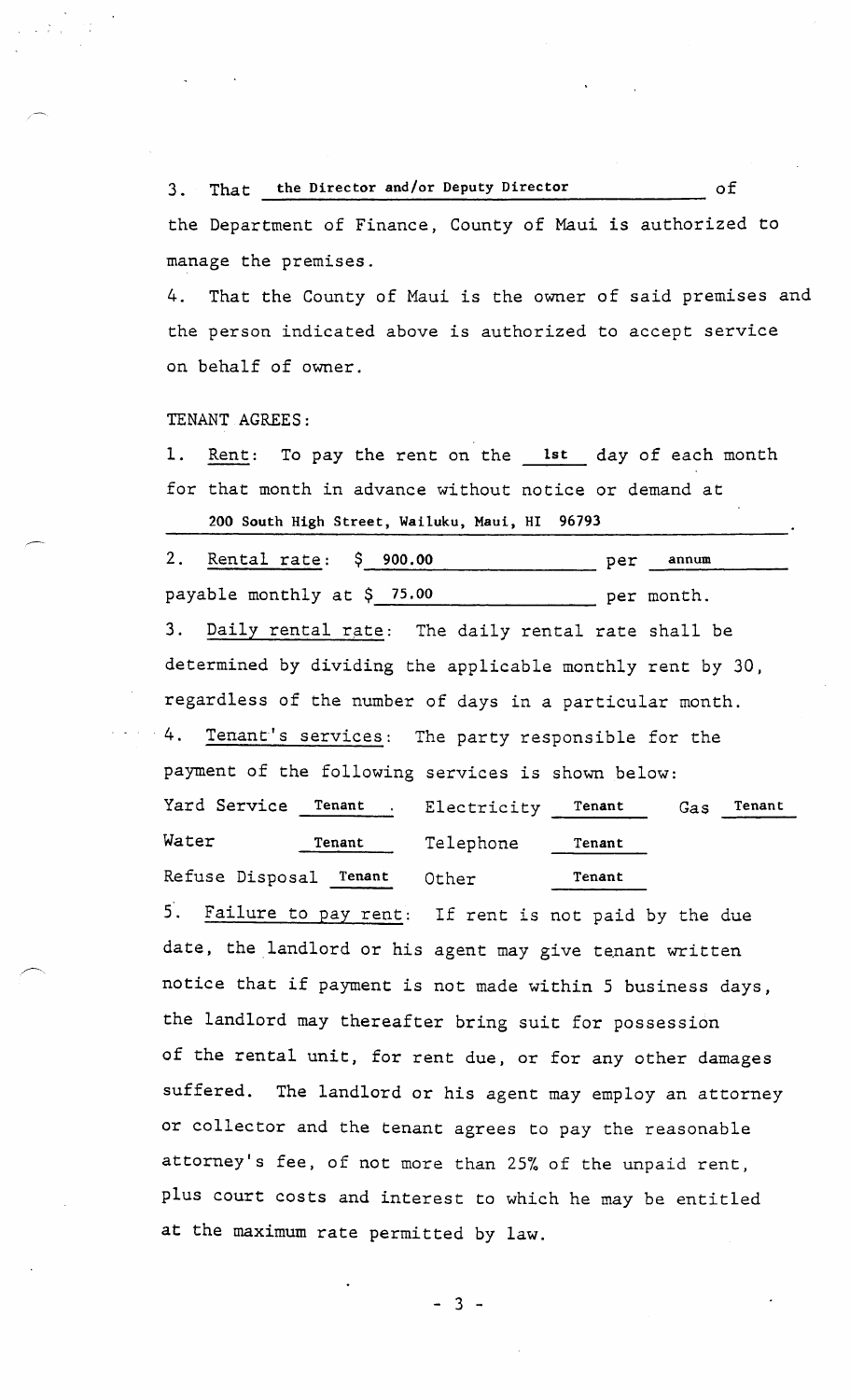6. Failure to observe conditions: If the tenant shall fail substantially to perform covenants of this agreement, and shall continue to fail to perform after notification by the landlord or his agent, then the landlord may, after fifteen (15) days written notice, terminate this agreement. Tenants creating disturbance or offensive condition that cause or may cause damages or inconvenience to adjacent or neighboring persons or property will be subject to termination of this agreement.

7. Access: a. The tenant shall not unreasonably withhold his consent to the landlord to enter into the dwelling unit in order to inspect the premises; make necessary or agreed repairs, decorations, alterations, or improvements; supply services as agreed; or exhibit the dwelling unit to prospective purchasers, mortgagees, or tenants. b. The landlord shall not abuse this right of access nor use it to harass the tenant. Except in case of emergency or where impracticable to do so, the landlord shall give the tenant at least two days notice of his intent to enter and shall enter only during reasonable hours. c. The landlord shall have no other right of entry, except by court order, unless the tenant appears to have abandoned the premises. The landlord may, during any extended absence of the tenant, enter the dwelling unit as reasonably necessary for purposes of inspection, maintenance, and safe-keeping.

8. Interruption: Landlord shall not be liable to tenant for interruption of utility and other services beyond the control of the landlord, if such interruption occurs, it shall not be grounds for tenant to terminate this Rental Agreement.

- 4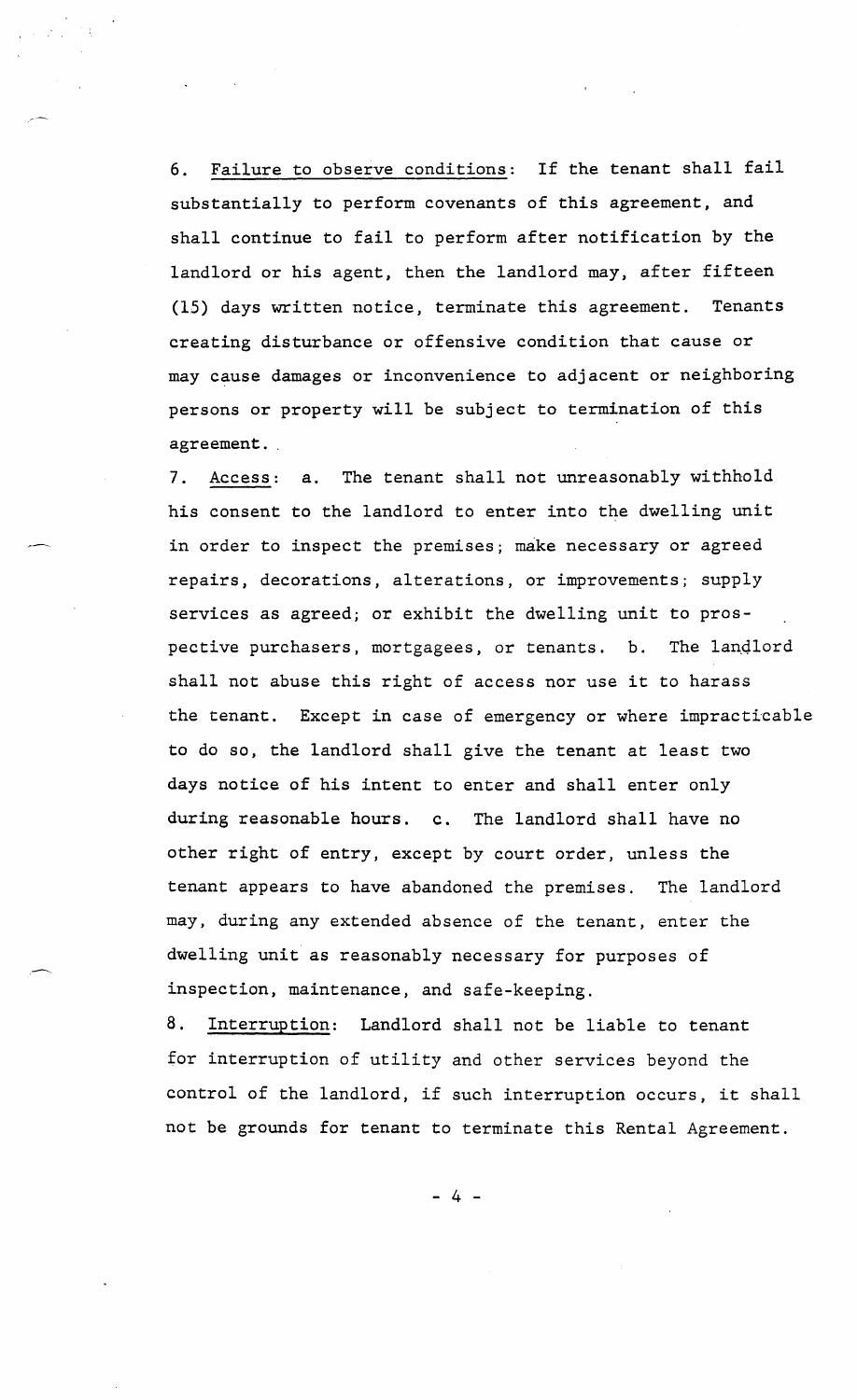9. Surrender of possession: Upon the termination of this Rental Agreement, tenant shall surrender possession of the premises in good order and condition, reasonable wear and tear expected.

10. Maintenance: That he will at his cost: (1) keep the premises in good order and in a clean, safe and sanitary condition, (2) repair damages to the premises caused by his neglect or misuse thereof, and (3) remove any congestion in the plumbing lines within the premises. If any defect in the premises are brought to tenant's attention, he shall give prompt notice thereof to landlord. (4) Comply with all provisions of any state or county code, ordinance, or regulation, the noncompliance of which would have the effect of endangering health or safety, governing maintenance, use, or appearance of that part of the premises which is occupied and used by tenant. (5) Comply with all obligations, restrictions, rules and the like of which landlord has given him ample notice, and which landlord can demonstrate are reasonably necessary for the convenience, safety and welfare of the premises and/or the protection of the landlord, other tenants, or any other person.

11. Waste or unlawful use: That he will not commit any waste, injury or damage to the premises, nor use the same for any unlawful, improper or offensive purposes.

12. Extended absences. That he will give the landlord fifteen (15) days written notice of anticipated extended absence. Tenant shall indemnify the landlord for any damages resulting from such absence in the event tenant fails to make reasonable efforts to so notify landlord of such absence.

- 5 -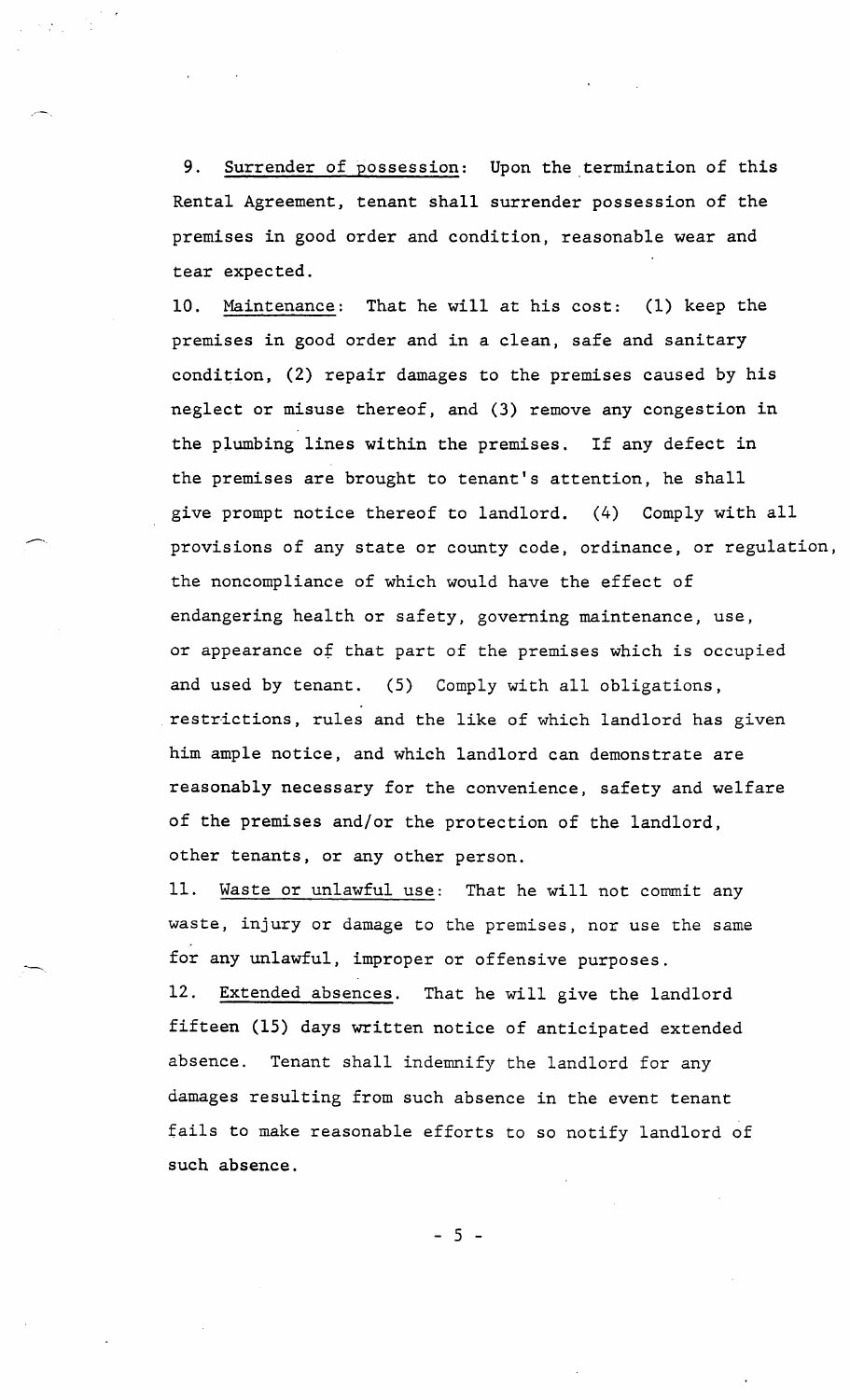13. Alterations: That he will not alter, add to or paint the premises, or bore any holes therein by drilling, nailing or otherwise, or fasten any furniture, equipment, appliances or shelves thereto.

14. Use: That he will use the premises only for his own abode and for no other purpose.

15. Disturbance: That he will not abuse or infringe upon the rights of others to the quiet enjoyment of their premises or of the common facilities appurtenant thereto. 16. Risk of loss: All furniture, fixtures and property shall be kept on the premises at the sole risk of tenant, and tenant will not hold landlord responsible for any damage

thereto caused by theft, water, gas, fire, defective electric wiring or by or from any other cause or act of god.

17. Landlord's liability: Tenant shall defend, indemnify and hold landlord harmless from and against any and all loss or liability for death or injury to person or damage or loss to property occurring on the premises caused by the tenant or his agents and employees. Landlord shall not be liable for any failure, curtailment or interruption of any utility service. No diminution or abatement of rent shall be claimed or allowed for the failure, curtailment or interruption of any services or for inconvenience of discomfort arising from making of repairs or improvements to the premises. 18. Destruction of premises: In the event that the premises

are destroyed by fire, tidal wave, earthquake, etc., or other natural disasters, not the fault of the tenant, this lease shall immediately terminate and any rent due shall be prorated accordingly.

- 6 -